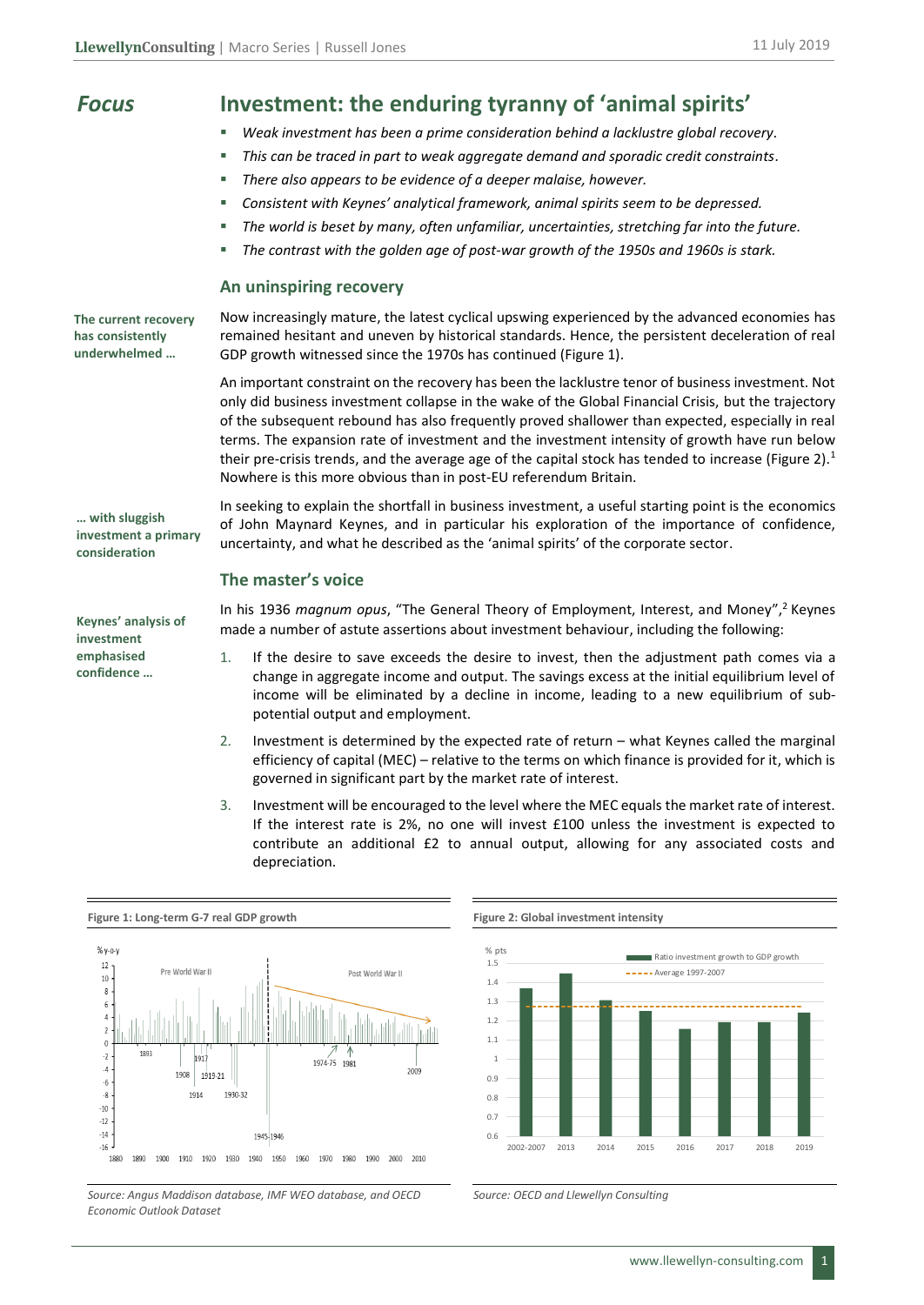- 4. The willingness to lend is influenced by a lender's perceived risk of default. The willingness to borrow is influenced by a borrower's confidence that the hoped-for prospective yield can be earned. Changes in these perceptions will alter both the supply of finance, and the demand for it.
- 5. Variations in an investor's confidence are by far the most important factor in explaining investment fluctuations. It is through the MEC that the expectation of the future influences the present, and it is the dependence of the MEC on changes in risk appetite, or confidence, that render it subject to major fluctuations. $3$
- 6. Confidence is the inverse of uncertainty. Uncertainty is very different from quantifiable probability, and *in extremis* can swell to radical proportions. An economy is not as predictable as the natural world. New fears and hopes can emerge suddenly and without warning, and dominate thinking for extended periods.
	- 7. In the face of acute uncertainty, it is rational to fall back on norms, conventions, and rules of thumb in determining how to act. This can involve extrapolating the present into the far future.
	- 8. The suggestion is that because of uncertainty and depressed confidence, or animal spirits, the expected profit rate can fall to such a level that the volume of private investment is less than what the public would save at full employment.
	- 9. The shortfall can be large and enduring. In such circumstances, and especially if the zero bound is an active constraint on monetary policy, it may be that interest rates cannot fall far enough to play a sufficient equilibrating role.
	- 10. Hence, to revive profit expectations and move the economy back to full employment will require the government to intervene via fiscal policy.

## **Derived demand and bank reticence**

So, how well does Keynes' schema fit the facts?

A detailed look at the progress of OECD business investment over the past decade suggests that its sluggishness can be traced in significant part to a shortfall of aggregate demand. Aggregate demand is the most important driver of immediate profit expectations and the short-term dynamics of business investment. Moreover, GDP and investment are intricately linked via the feedback loop of the 'multiplier-accelerator interaction'. GDP growth brings forth investment, which in turn bolsters GDP, which stimulates investment, and so on. Slow GDP growth has resulted in slow investment spending growth.

It would also appear that during the depths of the GFC, and for a period between 2011 and 2013 when sovereign risk concerns were at their peak in Europe, and notwithstanding that interest rates had been slashed to historical lows, commercial banks became extremely risk-averse because of **credit constraints …**





Source: Macrobond and Llewellyn Consulting **Source: OECD** and Llewellyn Consulting

Note: World trade volumes for goods plus services; global GDP at constant prices and market exchange rates.

**The latest cycle is typified by weak aggregate demand …**

**… and occasional** 

**… and uncertainty …** 

**… and the overwhelming role of 'animal spirits'**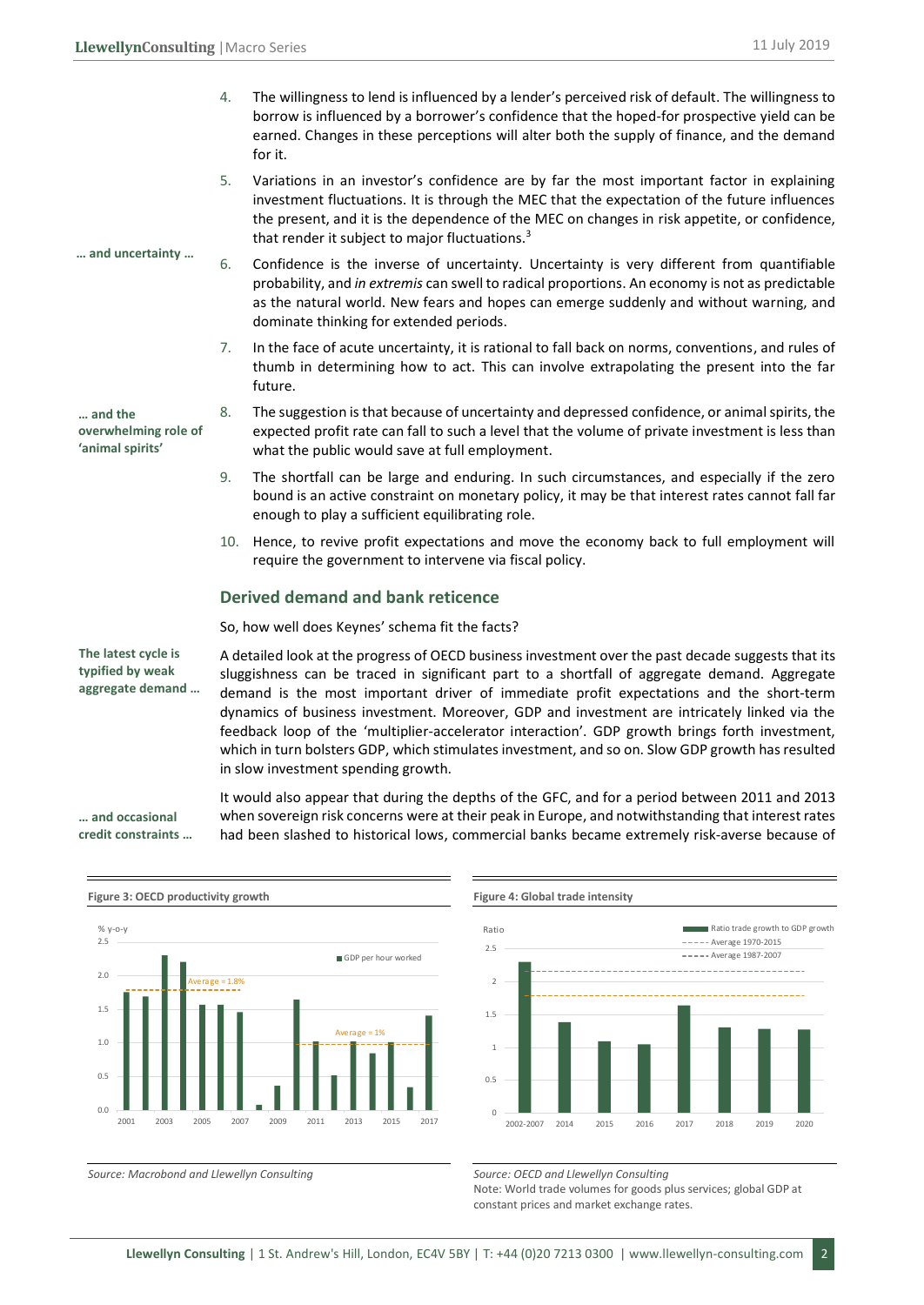the weakness of their balance sheets. Credit conditions therefore tightened significantly. Less credit was available at a given interest rate. This also acted to depress investment spending.

## **A towering wall of worry**

**… but also huge longer-term ambiguities**

**These range from unprecedented** 

**… to the potential for technological disruption …** 

Over the longer run, however, structural factors including demography, institutional architecture, and underlying productivity potential come more into play in determining investment spending and an economy's performance. And it is here that there is evidence of the sort of uncertainties and concerns that Keynes suggested could undermine confidence in the future, and animal spirits.

There are, in short, indications of a deeper malaise. Consider:

- 1. Life expectancies are rising and population structures ageing across the advanced economies, and also now in much of the developing world. Japan is at the leading edge of this trend. By 2060, the population of those 65 and older is expected to rise by 18%, and the total population to have fallen by a third. This is unprecedented. The prospective pace of demographic change is less dramatic elsewhere in the OECD economies, but the trend is similar, especially in Europe, and in Italy in particular. This bound to depress growth potential, but by quite how much is unclear.
- 2. As populations decline, to sustain growth potential requires that the workforce work harder and become more productive. Advanced-economy participation rates are generally well down on their levels of 30 years ago, although they have latterly begun to edge back up in a number of economies, not least Japan, where female engagement has risen sharply. Meanwhile, OECD labour productivity growth has generally run at less than half the pre-crisis average of 1¾% per year, and for reasons that the economics profession has not been able to explain in full (Figure 3). This is particularly the case given recent technological advances. **demographic forces …**
	- 3. The consensus view is that in due course the positive influence of technology will become more manifest and encourage productivity growth to rebound, albeit at the cost of considerable disruption to many tasks, jobs, professions, and sectors – another source of angst. So far, however, such hopes have not been realised. Until there is greater clarity on these issues, many investment decisions seem likely to be held back.
		- 4. Increased inequality, and in particular the rising number of super-rich, is also regularly cited as a source of slower growth potential. The wealthy, of course, tend to have a lower propensity to consume than do the poor.
		- 5. There is also evidence of greater concentration in certain industries, not least the tech sector, and the fear is that this tendency towards oligopoly, if not monopoly, will stifle the competitive forces that are a powerful catalyst for innovation and investment.
		- 6. The geopolitical environment is a further font of unease and uncertainty. The rise of populism and erosion of liberal democracy has resulted in increased nationalism, bilateralism, and protectionism. Trade and international capital flows, two other powerful drivers of competition, innovation, and investment, and the post-war institutions set up to police them, have suffered commensurately. Supply chains have shrunk, and the trade intensity of global growth – the ratio of world trade growth to GDP growth – has latterly lagged almost a full percentage point below its 1987-2017 average (Figure 4).
- 7. Populism is in addition associated with a disregard of proven evidence, and is a breeding ground for arbitrary favouritism towards some groups at the expense of others, militarist adventures, and constraints on freedoms, including the migration flows that can help to offset population ageing. In general, populism is a recipe for poor governance, bad policy decisions, the weakening of market forces, less fairness, and greater societal unrest, all of which stand to add to uncertainty and caution, and lower investment and growth. **… the rise of populism …**
- 8. Finally, climate change is increasingly impinging on corporate visons of the future. The world has almost certainly missed the opportunity to limit the prospective temperature increase to 2 degrees Celsius. Moreover, in the absence of sufficient international cooperation and coordination, the risk is that it passes up the opportunity to limit temperature rise to 3-4 degrees. While climate change of this magnitude will itself necessitate investment, it also stands to be extremely disruptive on any number of levels, resulting in greatly increased costs to business, swathes of stranded assets, forced migration of people and production facilities, **… and climate change**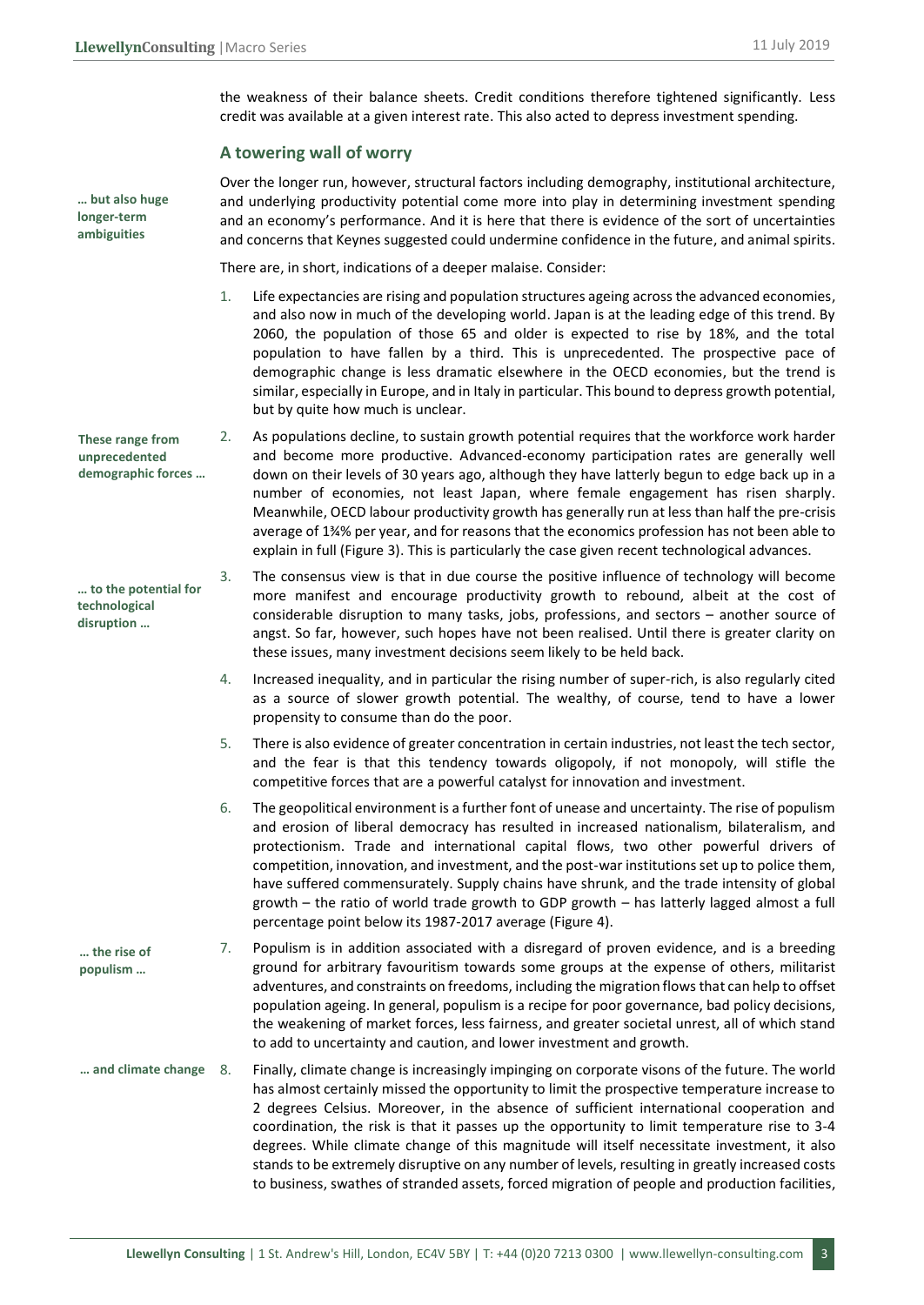large changes in the regulatory environment, and huge shifts in regional and the global balance of economic power.

#### **Hyperbolics?**

No doubt some, and especially those gripped by the obvious success of certain contemporary sectors, will view Keynes' analytical framework as outmoded and misplaced, and this list of future ambiguities, threats, and concerns as exaggerated. There will also be some who see the apparent weakness of investment as in part down to poor data, and in particular the failure adequately to capture outlays on intangibles. But before dismissing Keynes and this catalogue of anxieties and their potential influence on confidence, investment, and growth as overblown, it is worth comparing the *status quo* with the *status quo ante* ‒ and in particular the environment of the 1950s and 1960s, the golden era of expansion for the advanced economies.

At that time, much of Europe and Japan were reconstructing their devastated economies. Japan is estimated to have lost 6% of its population, 25% of its national wealth, and 34% of its fixed industrial assets in the war. Germany lost an estimated 9% of its population and 17% of its industrial assets.<sup>4</sup> **Keynes seems to have a point**

> The 20-year period that followed World War II was marked by a wave of optimism  $-$  a wave that contrasted so sharply with the preceding years that had seen deep depression and often painful and incomplete recovery, six years of total war and, for many, an extended period of authoritarianism, if not tyranny. In the second half of the 1940s, much of the global population had been set free from extended purgatory.

> Moreover, global population growth was rapid, running at its peak at more than 2% per year, an historical high, as against a figure close to 1% today. With this came an unprecedented period of urbanisation, and all the investment demands that that implied.

> Furthermore the global trading system, after its collapse in the wake of the Great Depression, was opening up and becoming more integrated under the auspices of GATT and the other liberal, multilateral, institutions established in the 1940s. Global export volumes increased more than fivefold between 1950 and 1970.

**The contrast with the golden age of the 50s and 60s is stark**

There were huge opportunities for technological catch up with a dominant, but generally paternalistic, US. In 1950, for example, UK and west German productivity was less than two thirds that of the US. Japanese productivity was a mere 16% of that of the US.<sup>5</sup>

After the Korean War, commodity prices, and especially oil prices, were relatively stable.

There were also few concerns about environmental issues.

In this context, there was even a growing belief that the fundamental economic problems of maintaining full employment, and securing rapid and sustained economic growth had essentially been solved. It is no wonder that animal spirits soared, and business investment took off.<sup>6</sup>

Today's world is very different, less secure, and less familiar.

### **It ain't necessarily so**

The world does not necessarily have to be like it is today. Its prospects do not have to be slow growth in perpetuity. And nor are depression or war necessarily the only routes out. Just as animal spirits can be damaged, so can they also be nurtured.

While a change of policy is not in sight at the moment, the longer the present situation continues, the more likely is a response. We shall write about that option shortly.

#### **Watch fors**

- Investment and real GDP growth remaining depressed relative to pre-crisis trends.
- Global interest rates remaining historically low.
- The progress of structural reform programmes.
- Greater efforts to address income and wealth inequality, and industrial concentration.
- Technological progress and diffusion finally begins show up in the productivity figures.
- Growing political and policy pressures to 'do something' about growth outside the US.■